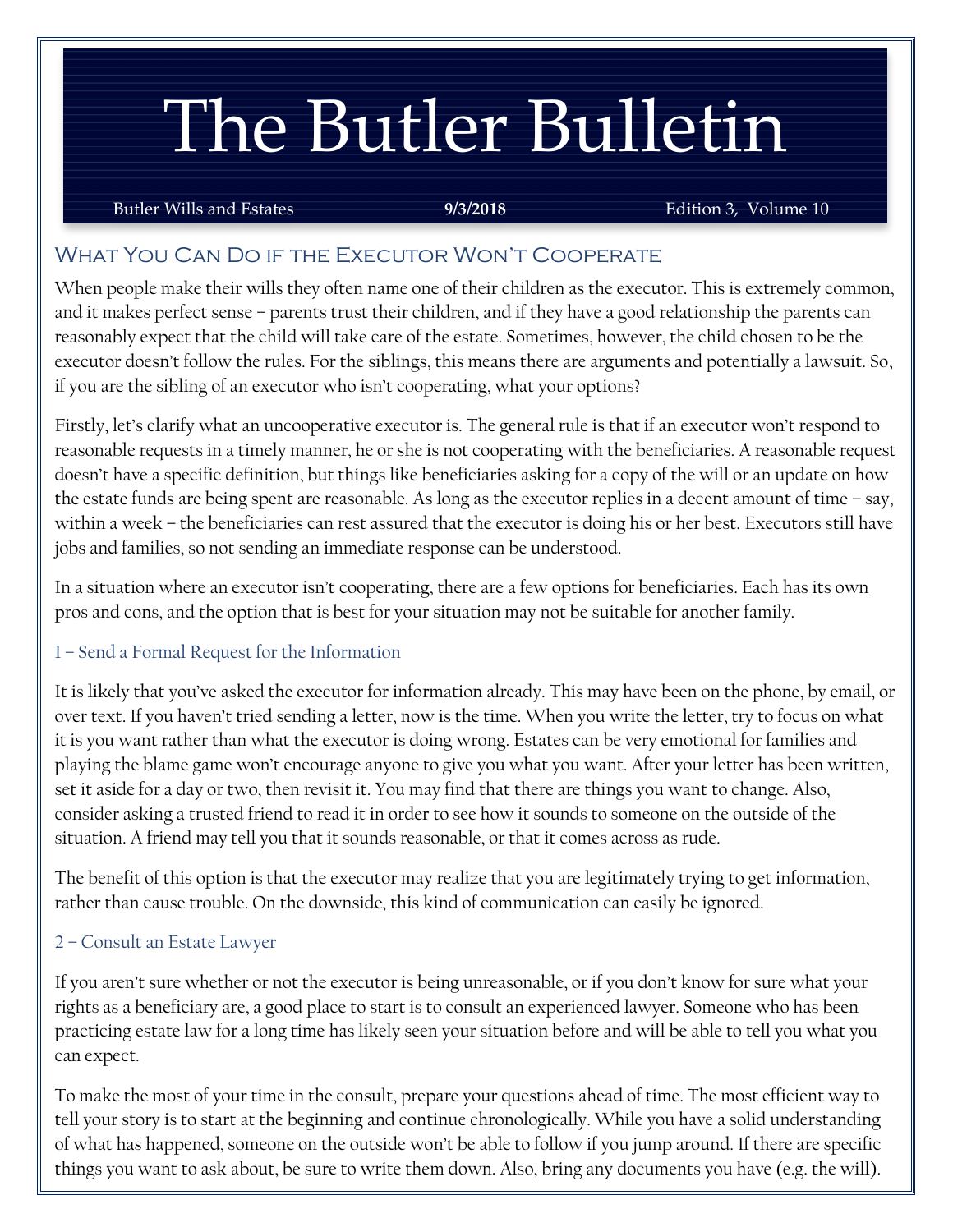A consultation with a lawyer can give you the peace of mind of knowing exactly where you stand. Of course, time with a lawyer costs money. You should expect to pay a consultation fee, or possibly the lawyer's hourly rate.

## 3 – Have the Lawyer Send a Letter

During your consult, the lawyer may recommend that he or she send a letter to the executor. Sometimes receiving a letter from a law firm is the push that people need to realize that this is a serious matter. It is easy to ignore your siblings, but it is much harder to ignore a formal letter from a lawyer.

This letter should clearly state what it is that you want. For example, if you are requesting an accounting of the estate transactions so far, or a copy of the will. It should also include a deadline for the executor to respond to the letter. Quite often the timeframe is thirty days. One month gives the executor time to collect the information to send, or to contact his or her own lawyer without making you wait too long.

A letter like this can be a precursor to starting a lawsuit. If the executor does not comply and maintains the stance that he or she is not obligated to provide you with answers, you will have the option to either drop the matter or proceed with litigation.

### 4 – Take the Matter to Court

Taking the issue to court can be done two ways – you can represent yourself, or you can hire a lawyer. If you are on the same page as some of your siblings, you can all be on the same "side". Either way, going to court is expensive, time-consuming, and emotionally draining. The court system is adversarial, which means that the parties are opposed. In theory, this means sending logically structured arguments back and forth via legal memos and affidavits. In reality, this means families fighting, and dredging up childhood resentments. This makes holidays very uncomfortable.

Litigation takes years to wrap up. Keep in mind that most lawsuits are settled without going to a full trial, but it still takes a long time to get to chambers – the lowest level of court. Since chambers is open to the public, the possibility exists that others will hear what you are arguing about.

## 5 – Case Management

If a case goes to court and the judge thinks there are smaller issues that can be worked out, he or she may direct that the estate go to case management. This is like a series of smaller court dates, but just for your family. The judge will set deadlines for when certain steps are to be completed, and it is up to the parties to do what needs to be done. Case management takes a big issue and breaks it down into more manageable chunks. It may not work for all estates, but it is a good alternative to trying to push for a trial.

## 6 – Mediation

If there is any chance that the parties can work towards finding a compromise, consider attending mediation. In mediation, the parties agree on a solution that is suitable for everyone. In a case like this, it may be setting a schedule for the executor to send out updates, answering the questions the beneficiaries have, or holding a reading of the will so that everyone is on the same page.

The best part of mediation is that it is designed to be non-confrontational. Each party gets a chance to speak without being interrupted, and everybody gets a say in terms of the outcome. Also, the fee for mediation is split evenly among all parties so one person doesn't get stuck with the bill.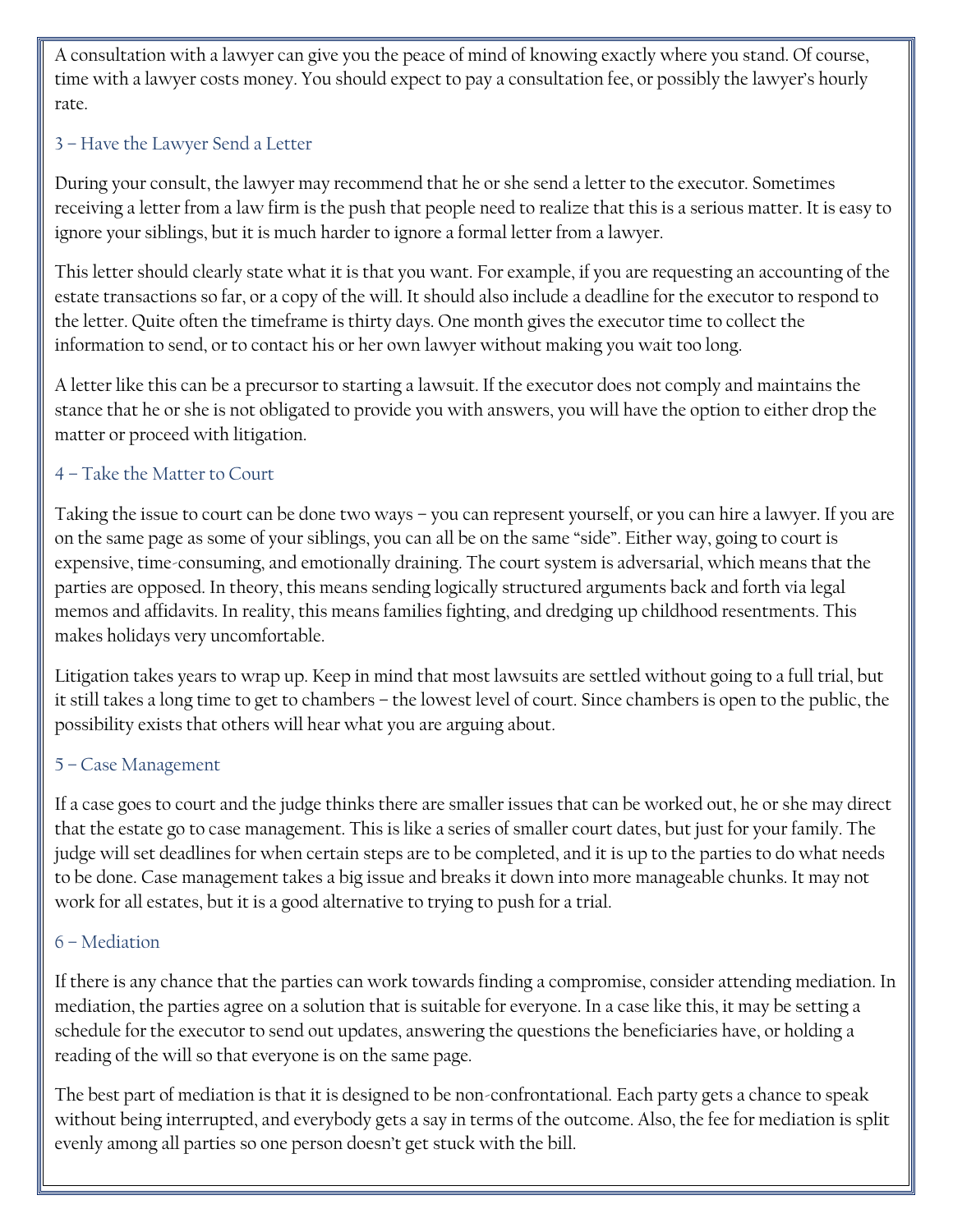# Can I file the form I found on the Supreme Court website?

The website for the Supreme Court of Newfoundland and Labrador has links to a bunch of forms for different types of proceedings. The forms for estates can be filed by anyone, so if you are representing yourself you are allowed to file the forms.

The more important question is *should* you file the form. The answer to this question depends on several factors. If either of the following situations have happened, you can safely file the form yourself:

- You discussed the matter with a lawyer, and he or she recommended you file it.
- You have been representing yourself on an ongoing matter, and the clerks of the court informed you that you have the correct form.

If neither of these situations has happened, you may want to reconsider filing anything until you have consulted a lawyer. For example, the form for an originating application seems straightforward enough – you explain the matter, and in the next paragraph you say what you want to have happen.

While this is what you put in, this form has a serious impact. An originating application is used to start a lawsuit.

The originating application form does tell the court who is involved, and what you want, but it is then sent to the other party so that they can file their own materials in response.

Similarly, the form for an order has a spot to fill in what you are asking for, and a spot for the judge to sign off on it. It looks like you are asking the judge for something. However, an order is only granted after the judge has heard the case, and the decision may not be in your favour. If you submit an order for a case that has not been heard, the clerks might not accept it, or it will be rejected by the judge.

Some forms are not quite so severe. Take, for example, the forms for Letters of Probate. If you make a mistake on the forms or submit the wrong one, the clerks will give it back and ask you to resubmit it with corrections. The worst that can happen is that you will have to do them over.

If you aren't sure whether or not you should file a form, consult a lawyer. The clerks at the court can tell you what each form is for, and how it needs to be completed, but they are not lawyers and therefore cannot give you advice as to whether or not you should take any particular action.

Taking the time to talk to a lawyer can save you a great deal of trouble down the road, and potentially prevent you from finding yourself in the middle of a court battle.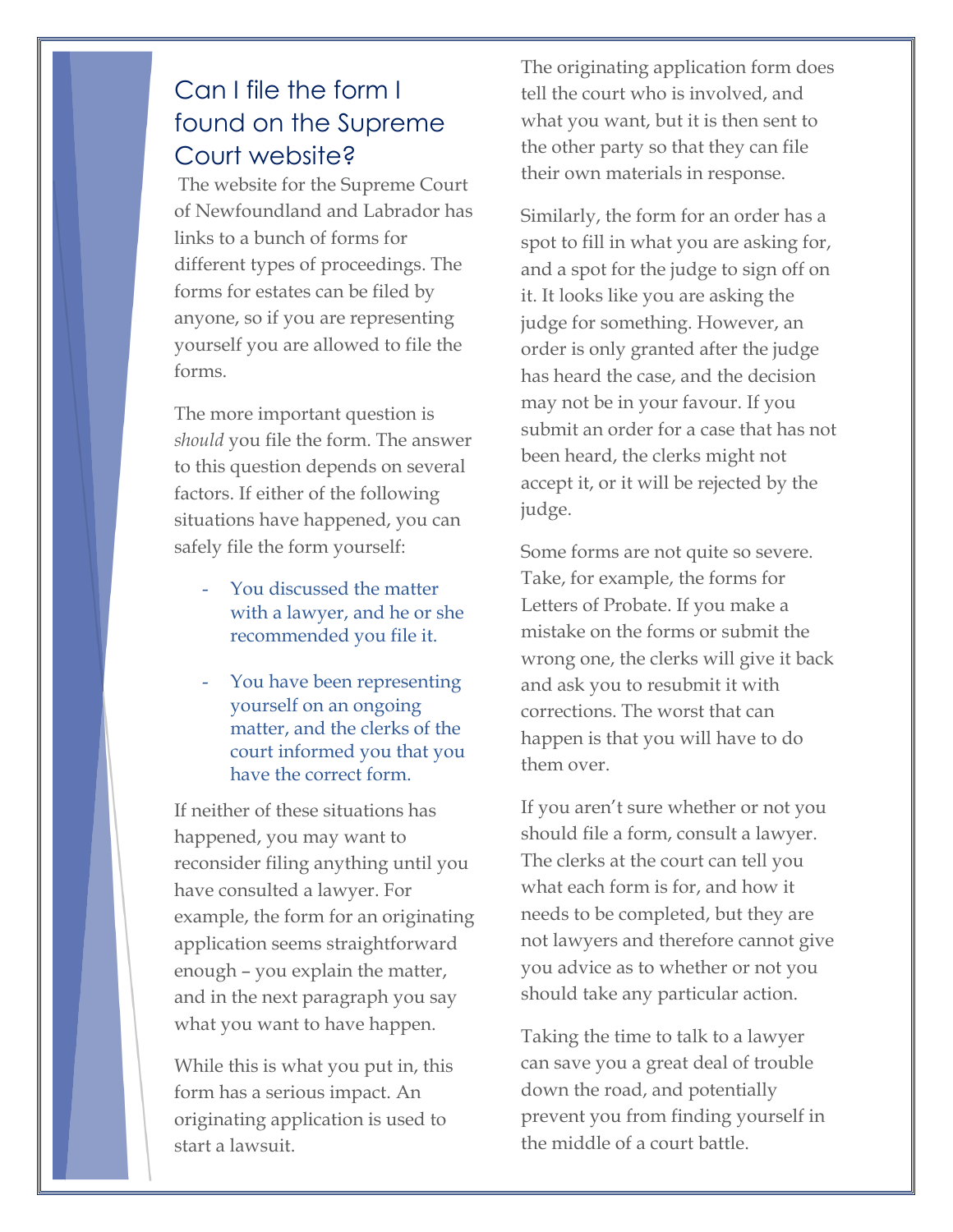## Why Legal Aid Isn't Available for Estates

The Legal Aid Commission of Newfoundland and Labrador is funded by the federal and provincial governments, and in part by the provincial Law Foundation. Legal aid primarily represents client involved in criminal matters, young offenders, family matters, and other civil matters such as worker's compensation. Each client must meet the financial parameters and undergo a review by the staff of their income and expenses. If someone has an income higher than the organization's threshold, that person does not qualify for legal aid.

Estate law is not covered, and clients who are hoping to find a lawyer to represent them on an estate must hire someone from a private firm.

Each of the types of law practiced at Legal Aid are considered to have high-impact consequences. For instance, a person could be facing several years in prison, or losing custody of his or her children. With an estate, the biggest risk is that someone will not receive part of it, or that it will go to someone the deceased did not intend. Even though some estate clients would meet the financial requirements of Legal Aid, and receiving an inheritance would be life changing, estate work is not considered to have the same kind of lasting influence as something like a criminal charge.

Unfortunately, there is only so much money to go around, and there is not enough to cover all kinds of law. The funding that is available is reserved for things like indictable offences, custody battles, and cases with offenders under the age of 17.

## Behaviours That Are Not Acceptable in Court

Most people don't find themselves in court on a regular basis. However, the vast majority of individuals naturally know to be on their best behaviour. After all, you want to put your best foot forward since you are there to ask the court for something. There are some things that people do in the courthouse that are not allowed. Here are some of the behaviours that top the list.

#### Fighting in the hallway.

Clients have gotten into arguments with the family members on the opposing side of the issue. This happens in families, but it's worse when it is in the hallway outside the courtroom. Complete disaster strikes when it ends in a physical altercation.

#### Making inappropriate jokes.

Just like the airport has signs up that they take jokes about terrorism seriously, the sheriffs will assume you mean it when you joke about busting someone out of custody.

#### Trying to bring in weapons.

There are metal detectors for a reason. While this security measure is fairly new, their presence should tell you that it is not OK to bring any sort of weapon into the courthouse.

#### Talking in the courtroom.

Clients don't get to speak while court is in session– that's what the lawyer is for. However, there are some clients who struggle to keep mum. Personal conversations need to be taken outside.

#### Flagging down the judge.

Much like talking is a distraction, so is waving at the judge from the viewing seats. The goal is to try to get the judge to notice so that the person can say something. Popular variations of this include holding a hand in the air, standing up at the end of the row, and wiggling in the seat.

#### Talking to someone else's lawyer.

Each person has their own representation for a reason. Discussing the case with another persons' lawyer is highly inappropriate.